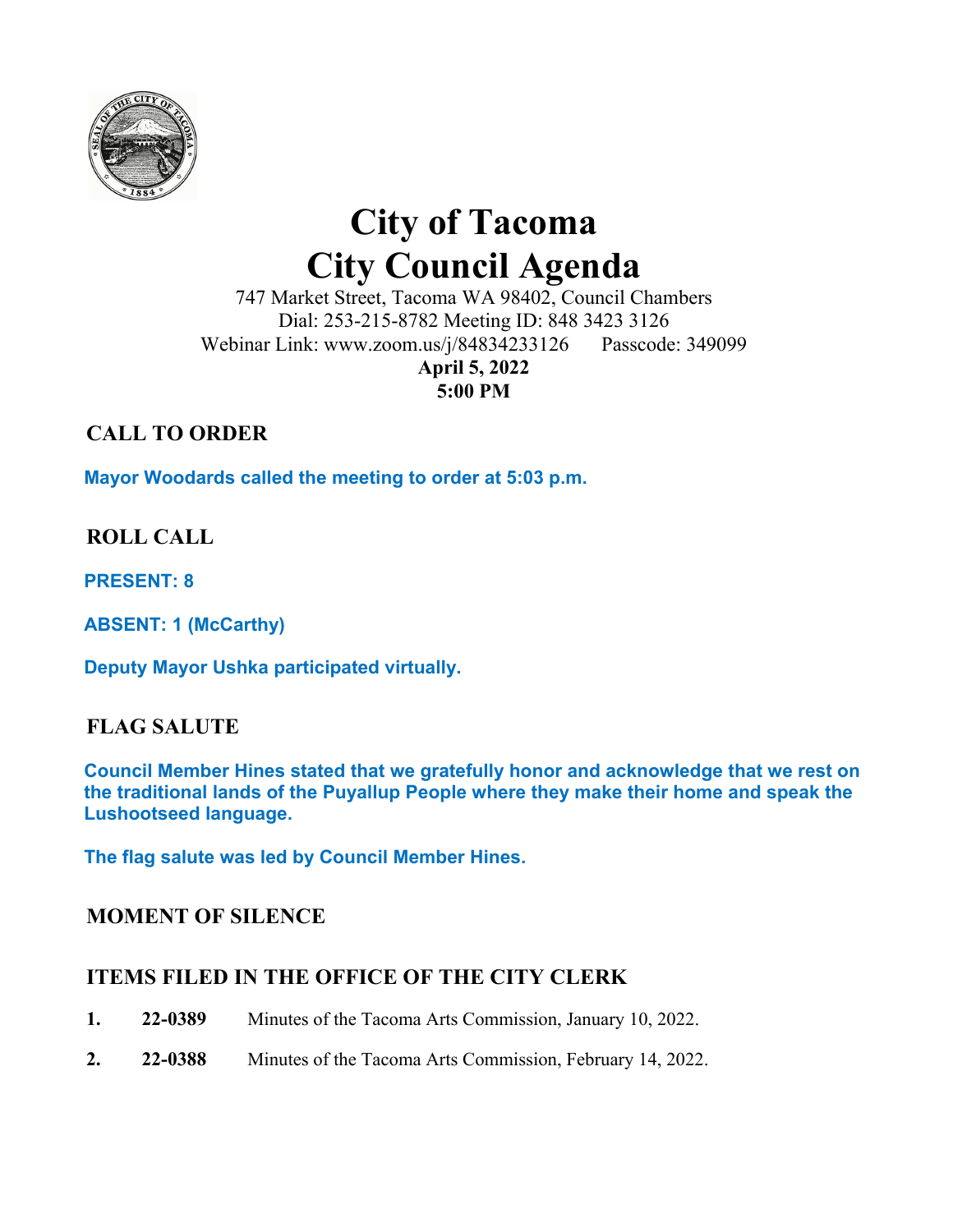# **CONSENT AGENDA**

**There were no Consent Agenda items.** 

#### **PROCLAMATIONS/RECOGNITIONS/PRESENTATIONS/ANNOUNCEMENTS**

**MOTION: Ushka SECOND: Blocker ACTION: To suspend the rules to add a proclamation to tonight's agenda as Item 3A, proclaiming April 4-10, 2022, as National Public Health Week.** 

Ayes: 8 Nays: 0 Absent: 1 (McCarthy) Abstaining: 0

- **3. 22-0403** Proclaiming April 2022 as Fair Housing Month.
- **3A. 22-0417** Proclaiming April 4-10, 2022, as National Public Health Week.

#### **PUBLIC COMMENT**

**Public Comment began at 5:24 p.m.** 

**The City Clerk's Office received no written comment for Public Comment.** 

**Three individuals addressed the City Council.** 

**Public Comment ended at 5:32 p.m.** 

# **REGULAR AGENDA**

**4. 22-0402** A motion may be considered to concur with the March 23, 2022, recommendation of the Public Utility Board, and to authorize the City's full and final settlement of all property damage claims against the City by Lonnese Taylor, Claim No. W-093-21, relating to a leaking water meter, upon payment by the City in the amount of \$61,993.05, which is an increase of \$12,464.75 over the settlement amount of \$49,528.30, which was approved by the Public Utility Board on January 26, 2022, and by the City Council on February 1, 2022.

**MOTION: Ushka SECOND: Blocker ACTION: Adopted.** 

**Ayes: \_8\_ Nays: 0 Absent: 1 (McCarthy) Abstaining: 0**